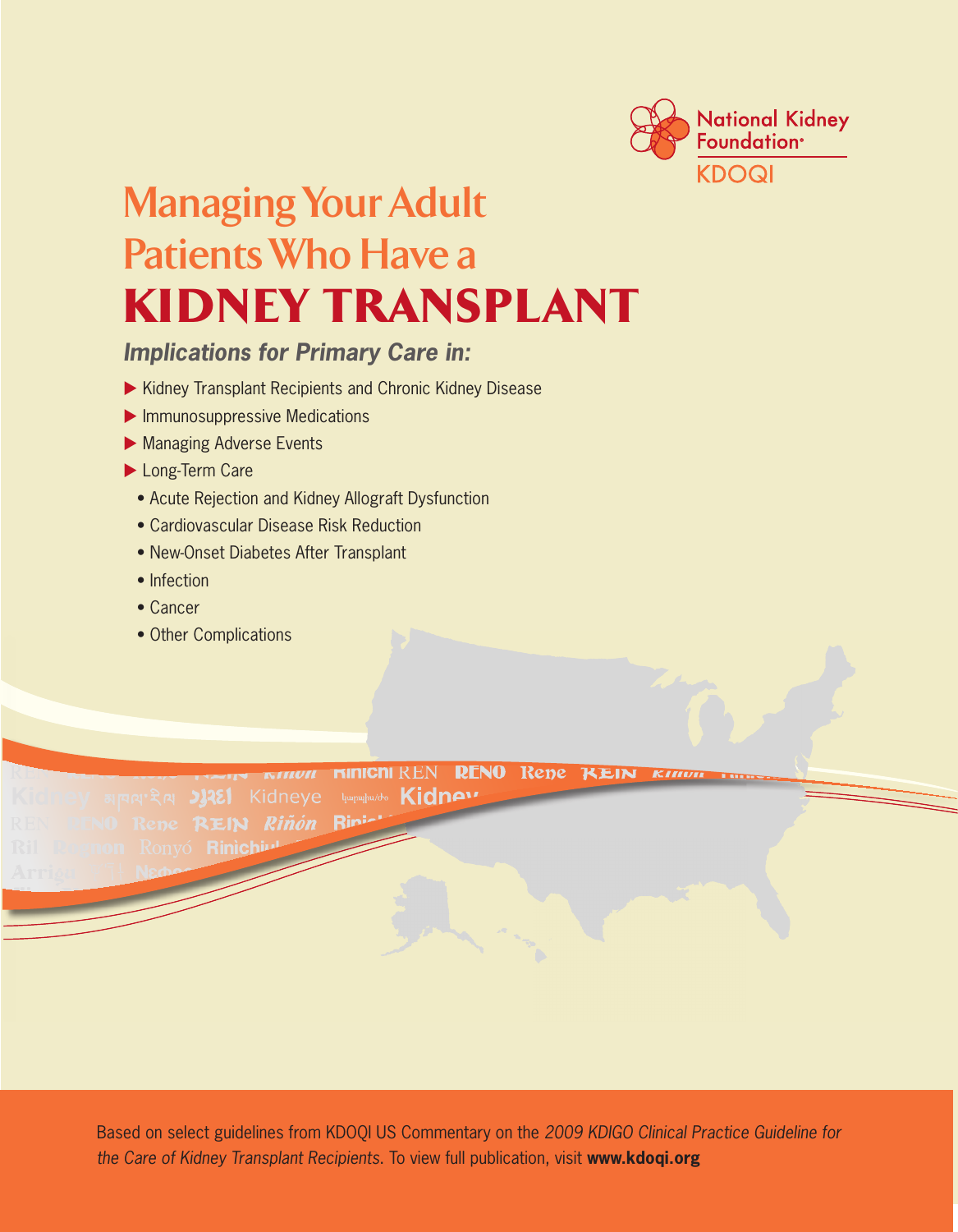### Kidney TransplanT recipienTs and cKd

All kidney transplant recipients (KTRs) are considered to have CKD based on:

- Damage to native kidneys
- Presumed damage to the kidney transplant based on studies of "protocol biopsies"
- Need for lifelong care caused by complications of prior CKD and chronic allograft nephropathy.

Primary care management of KTRs:

- Early detection of kidney allograft dysfunction to allow for timely diagnosis and treatment
- Prevention, assessment, and management of adverse events (cardiovascular disease, new-onset diabetes after transplant, infection, cancer)
- Reducing risk for acute kidney injury

| <b>Stage</b>                                                                                                                | <b>Description</b>                                        | $GFR$ mL/<br>min/1.73m <sup>3</sup> | <b>CKD Clinical action plan*</b>                                                                                                                                                    |  |
|-----------------------------------------------------------------------------------------------------------------------------|-----------------------------------------------------------|-------------------------------------|-------------------------------------------------------------------------------------------------------------------------------------------------------------------------------------|--|
| 1 <sub>T</sub>                                                                                                              | Kidney damage with normal<br>or increased kidney function | $\geq 90$                           | Diagnosis and treatment of CKD<br>Treatment of comorbid conditions<br>Slowing progression<br>CVD risk reduction                                                                     |  |
| 2T                                                                                                                          | Kidney damage with mildly<br>decreased kidney function    | 60-89                               | Estimating progression                                                                                                                                                              |  |
| 3T                                                                                                                          | Moderately decreased<br>kidney function                   | 30-59                               | Evaluating and treating complications due to CKD prior<br>to and after transplant<br>Manage transplant-specific issues                                                              |  |
| 4T                                                                                                                          | Severely decreased<br>kidney function                     | 15-29                               | Referring to nephrologist if evidence of CKD<br>progression<br>Preparation for kidney replacement therapy (patient and<br>family education, dialysis access, preemptive transplant) |  |
| 5T                                                                                                                          | Kidney failure                                            | <15<br>(or dialysis)                | Kidney replacement therapy (if uremia present)                                                                                                                                      |  |
| T=transplant. *Refer to nephrologist if clinical action plan cannot be carried out. Includes actions from preceding stages. |                                                           |                                     |                                                                                                                                                                                     |  |

### **STAGING SEVERITY OF CHRONIC KIDNEY DISEASE WITH TRANSPLANT**

Serum creatinine-based estimated glomerular filtration rate (eGFR) should be used to assess level of kidney function (serum creatinine alone is not sufficient). Calculate eGFR to determine CKD stage and appropriate clinical action plan. eGFR can be automatically calculated at **www.kidney.org/gfr**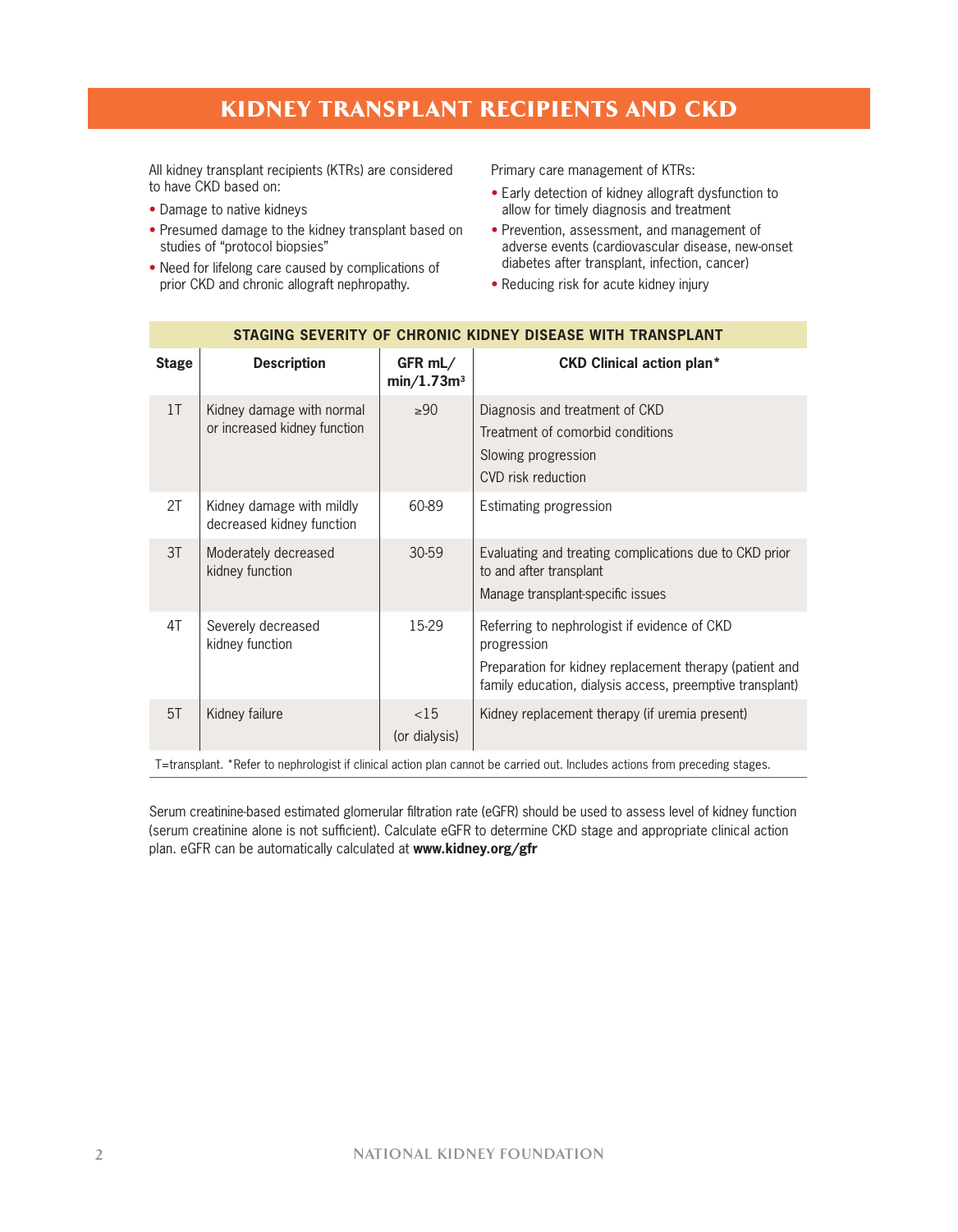# MOniTOring Kidney allOgrafT funcTiOn

Detecting kidney allograft dysfunction as soon as possible will allow timely diagnosis and treatment that may improve outcomes.

Serum creatinine and urine protein measurements are readily available and are useful for detecting acute and chronic allograft dysfunction.

Increased serum creatinine that is not explained by dehydration, urinary obstruction, high calcineurin inhibitor (CNI) levels or other apparent causes is most likely due to an intragraft parenchymal process, such as acute rejection, chronic allograft injury (CAI), drug toxicity, recurrent or *de novo* kidney disease, obstruction or BKV nephropathy.

Ultrasound is relatively inexpensive and reasonably accurate for diagnosing treatable causes of kidney allograft dysfunction.

Proteinuria, or a substantial increase in proteinuria, may indicate a potentially treatable cause of graft dysfunction.

Screening tests for urine protein excretion include dipstick tests for total protein or albumin, as well as randomly collected "spot" urine to measure protein-tocreatinine or albumin-to-creatinine ratios.

#### **SOME CAUSES OF PROTEINURIA AFTER KIDNEY TRANSPLANTATION Persistent Disease in the Native Kidneys**

|  |  | <b>Allograft Rejection and Drug Toxicity</b> |
|--|--|----------------------------------------------|
|--|--|----------------------------------------------|

- Acute rejection
- Thrombotic microangiopathy
- CAI
- Transplant glomerulopathy

#### *De novo* **and Recurrent Glomerular Diseases**

- Minimal change disease
- FSGS
- IgA glomerulonephritis
- Membranous glomerulonephritis
- Membranoproliferative glomerulonephritis
- Postinfectious glomerulonephritis
- Thrombotic thrombocytopenic purpura
- HUS • Vasculitis
- Diabetic nephropathy
- Systemic lupus erythematosus
- Amyloidosis
- Light- and heavy-chain deposition diseases

CAI, chronic allograft injury; FSGS, focal segmental glomerulosclerosis; HUS, hemolytic-uremic syndrome; IgA, immunoglobulin A.

#### **DIAGNOSTIC CRITERIA FOR ACUTE KIDNEY INJURY**

**Criteria:** An abrupt (within 48 hr) reduction in kidney function currently defined as an absolute increase in serum creatinine of ≥0.3 mg/dL (≥26.4  $\mu$ mol/L), a percentage increase in serum creatinine of ≥50% (1.5-fold from baseline), or a reduction in urine output (documented oliguria of less than 0.5 mL/kg/hr for more than 6 hr).

**Notes:** The above criteria include both an absolute and a percentage change in creatinine to accommodate variations related to age, gender and body mass index (BMI), and to reduce the need for a baseline creatinine but do require at least two creatinine values within 48 hr.

### **KDOQI Commentary: -**

Improvement in short-term outcomes has not translated into significant improvements in long-term outcomes in KTRs. The lack of significant improvement in long-term survival may be related to posttransplant complications. Frequent posttransplantation monitoring may improve long-term outcomes by reducing chronic graft failure or death with a functioning graft.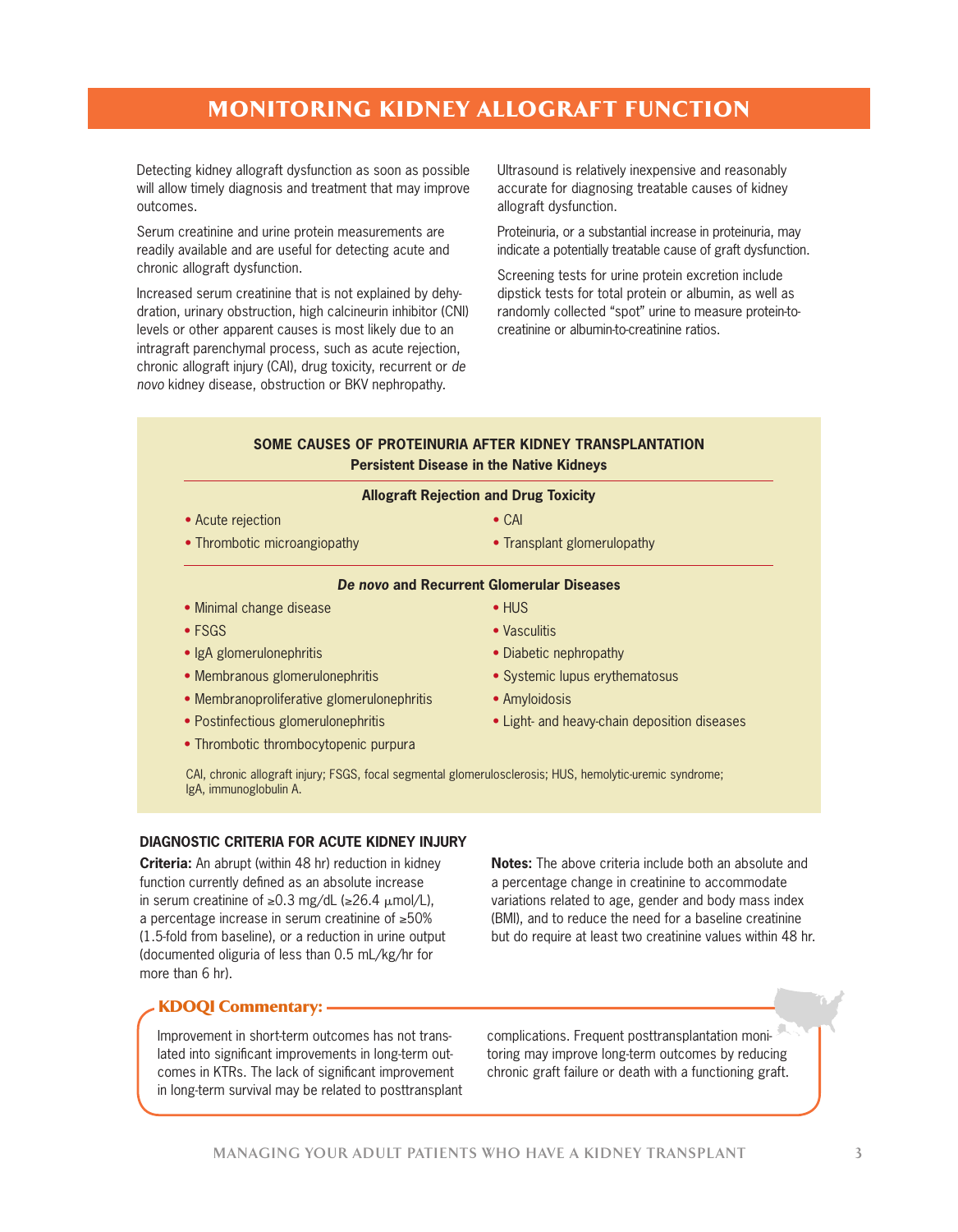# Managing iMMunOsuppressive MedicaTiOns

Maintenance immunosuppressive medication (IS) is a long-term treatment to prevent acute rejection and deterioration of graft function.

Tailoring immunosuppressive therapies to the individual patient's risk profile (both risk for acute rejection and risk for adverse effects) is considered standard practice.

#### KDOQI Commentary: -

In the United States, IS protocols used may vary from center to center based on their particular patient population, organ source, experience and opinion of the transplant team, ease of use, and cost of therapy. IS agents are used in combinations to achieve sufficient immunosuppression, while minimizing the toxicity associated with individual agents. Monitor KTRs for potential adverse interactions between immunosuppressants and other medications.

In general, the transplant community (patients, healthcare providers, and policy makers) needs to embrace the concept of cost containment and the risk(s) to the patient and graft from these measures. This needs to be balanced between who benefits and how much risk is at stake.

| <b>TOXICITY PROFILES OF IMMUNOSUPPRESSIVE MEDICATIONS</b> |                     |                     |                     |                     |                    |            |
|-----------------------------------------------------------|---------------------|---------------------|---------------------|---------------------|--------------------|------------|
| <b>Adverse effect</b>                                     | <b>Steroids</b>     | CsA                 | Tac                 | mTORi               | <b>MMF</b>         | <b>AZA</b> |
| New-onset diabetes mellitus                               |                     |                     | $\uparrow \uparrow$ | ↑                   |                    |            |
| Dyslipidemias                                             |                     | ↑                   |                     | $\uparrow \uparrow$ |                    |            |
| Hypertension                                              | 11                  | $\uparrow \uparrow$ | ↑                   |                     |                    |            |
| Osteopenia                                                | $\uparrow \uparrow$ | ᠰ                   | (1)                 |                     |                    |            |
| Anemia and leucopenia                                     |                     |                     |                     | ↑                   | 1                  |            |
| Delayed wound healing                                     |                     |                     |                     | ↑                   |                    |            |
| Diarrhea, nausea/vomiting                                 |                     |                     | $\uparrow$          |                     | $\uparrow\uparrow$ |            |
| Proteinuria                                               |                     |                     |                     | $\uparrow \uparrow$ |                    |            |
| Decreased GFR                                             |                     |                     |                     |                     |                    |            |

AZA, azathioprine; CsA, cyclosporine A; GFR, glomerular filtration rate; MMF, mycophenolate mofetil; mTORi, mammalian target of rapamycin inhibitor(s); Tac, tacrolimus.

F indicates a mild-moderate adverse effect on the complication.

the indicates a moderate-severe adverse effect on the complication.

(F) indicates a possible, but less certain adverse effect on the complication.

Nonadherence is associated with a high risk of acute rejection and allograft loss. Provide all KTRs and family members with education, prevention, and treatment measures to minimize nonadherence to IS medications. [R 11.1 (not graded)]

Consider providing KTRs at increased risk for nonadherence with increased levels of screening for nonadherence. [R 11.2 (not graded)]

#### **Risk Factors for Medication Nonadherence**

- Nonadherence behavior prior to transplantation
- Psychiatric illness
- Personality disorders
- Poor social support
- Substance abuse and other high-risk behavior
- Adolescence
- High education level
- Time since transplantation (higher earlier)
- Lack of adequate follow-up with transplant specialists
- Inadequate pretransplant education
- Multiple adverse effects from medications
- Complex medication regimens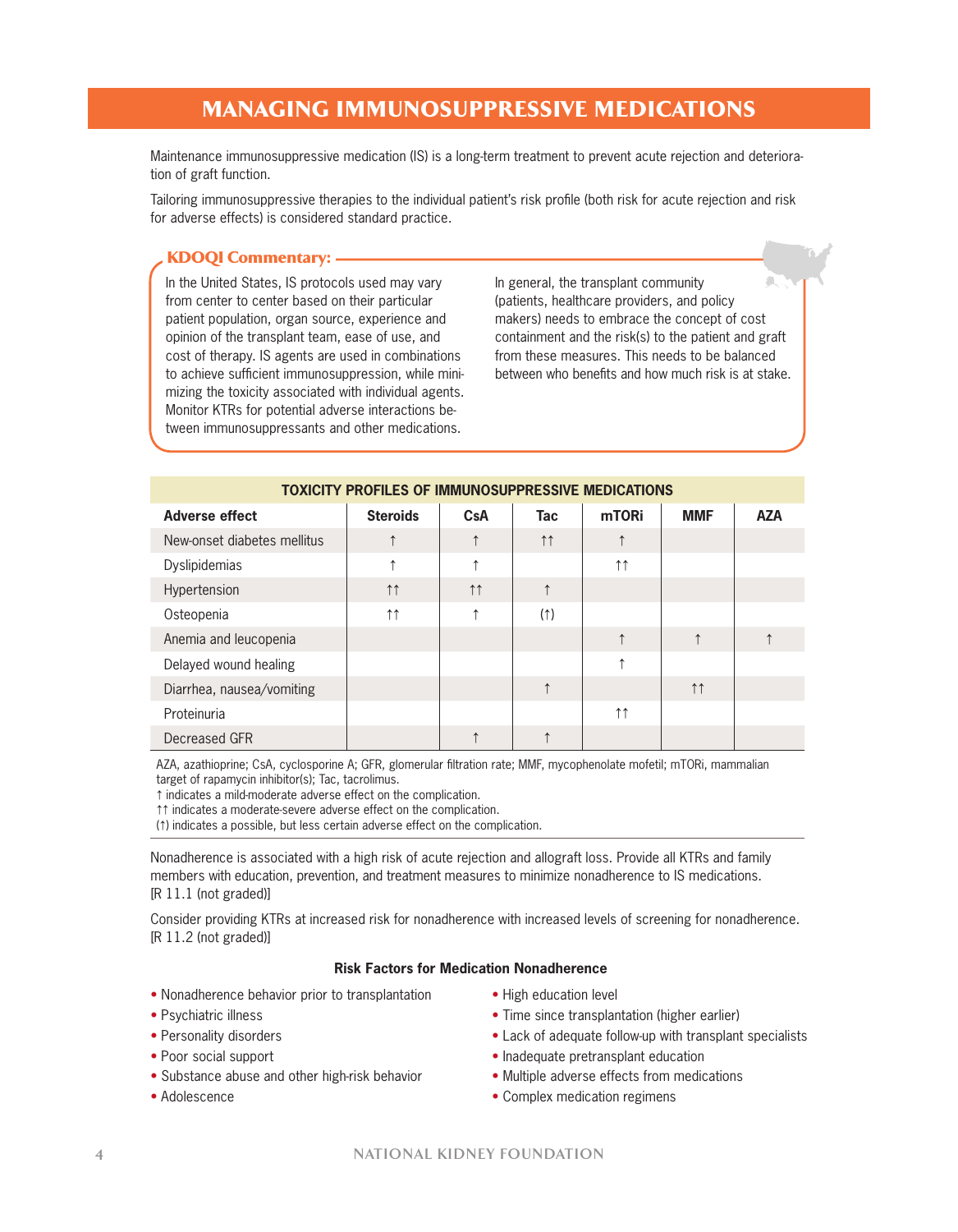### screening Of KTrs

Some tests need to be performed routinely to detect abnormalities that may lead to treatment or prevention of complications that are common in KTRs.

| LONG-TERM ROUTINE SCREENING AFTER KIDNEY TRANSPLANTATION |                                                             |                     |  |  |
|----------------------------------------------------------|-------------------------------------------------------------|---------------------|--|--|
| <b>Screening Test / Evaluation</b>                       | <b>Screening Intervals by Time</b><br>after Transplantation |                     |  |  |
|                                                          | 7-12 months                                                 | $>12$ months        |  |  |
| Blood pressure, pulse, height, BMI, weight*              |                                                             | Each clinical visit |  |  |
| Creatinine and eGFR                                      | Monthly                                                     | Every 2-3 months    |  |  |
| Urine protein and/or urine albumin                       | Every 3 months                                              | Annually            |  |  |
| Complete blood count                                     | Monthly                                                     | Annually            |  |  |
| Fasting plasma glucose, GTT or HbA <sub>16</sub>         | Every 3 months                                              | Annually            |  |  |
| Lipid profile (fasting)                                  |                                                             | Annually            |  |  |
| <b>BKV NAT</b>                                           | Every 3 months                                              |                     |  |  |
| EBV NAT (seronegative)                                   | Every 3 months                                              |                     |  |  |
| Tobacco use                                              |                                                             | Annually            |  |  |

\*Measure waist circumference when weight and physical appearance suggest obesity but Body Mass Index <35 kg/m2. [R 16.4.1 (not graded)]

BKV, BK polyoma virus; BMI, body mass index; EBV, Epstein-Barr virus; eGFR, estimated glomerular filtration rate; GTT, glucose tolerance test;  $\mathsf{HbA}_{1c'}$ , hemoglobin  $\mathsf{A}_{1c}$ ; NAT, nucleic acid testing

#### **KDOQI Commentary: -**

It may not be practical to require BK virus screening exclusively with quantitative plasma nucleic acid testing (NAT) because many US centers use initial urinary screening and then test plasma only if urine screening results are positive. However, some type of screening for BK virus is critical to avoid BK nephropathies.

Current practice regarding EBV screening varies among centers in the US and many do not routinely screen for EBV posttransplant, even in recipient-negative donor-positive cases. In many centers, EBV screening is reserved for children, who are much more commonly EBVnegative pretransplant than adults. If screening is someday to be routinely implemented in US centers, details regarding the best method of screening and levels of viremia above which a clinical intervention should be triggered need to be better defined.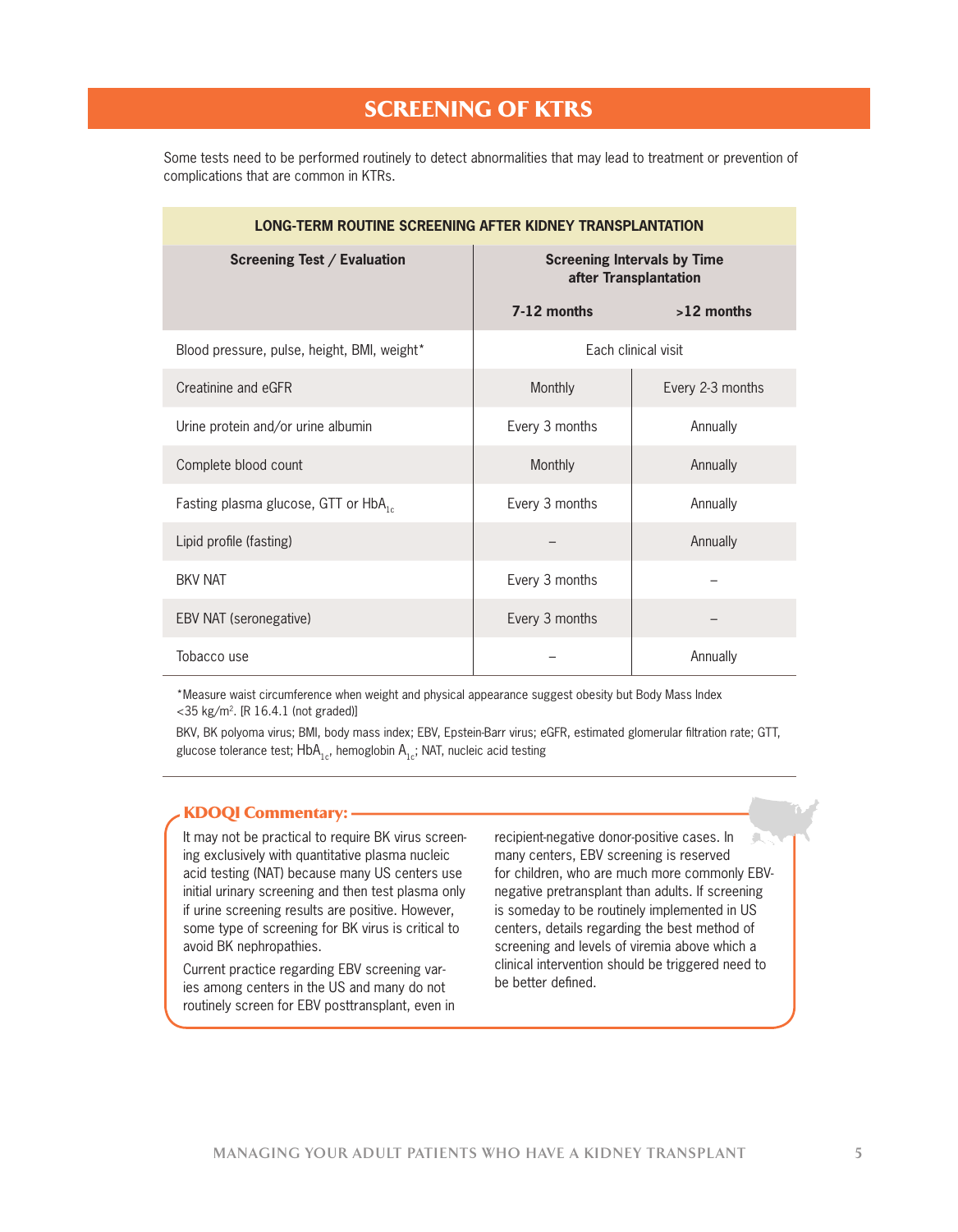# **INFECTION**

### **Risk Reduction of Infection**

Typically, a greater degree of immunosuppression may reduce the risk of rejection, but may also increase the risk of infection.

The harm of different infections, and thereby the potential benefits of vaccinations, vary by geographic region. Most vaccines produce an antibody response, albeit diminished, in immunocompromised individuals, including KTRs.

> **RECOMMENDED VACCINES AFTER KIDNEY TRANSPLANTATION**

- Diphtheria—pertussis—tetanus
- Haemophilus influenza B
- Hepatitis A\*
- Hepatitis B
- Pneumovax
- Inactivated polio
- Influenza types A and B (administer annually)
- Meningococcus (administer if recipient is at high risk)
- Typhoid Vi

\*For travel, occupational or other specific risk, and endemic regions.

Consider providing booster polysaccharide pneumococcal vaccination every 3 to 5 years.

#### Annual use of influenza vaccination is recommended for both KTRs and their household contacts. Even while KTRs are receiving high levels of immunosuppression, the benefits of timely vaccination outweigh the risks of delaying vaccination.

#### **CONTRAINDICATED VACCINATIONS AFTER TRANSPLANTATION**

- Varicella zoster
- Bacillus Calmette-Guérin (BCG)
- Smallpox
- Intranasal influenza
- Live oral typhoid Ty21a and other newer vaccines
- Measles (except during an outbreak)
- Mumps
- Rubella
- Oral polio
- Live Japanese B encephalitis vaccine
- Yellow fever

#### **KDOQI Commentary: -**

It is now standard of care to use vaccinations in KTRs as long as the vaccine does not contain live or attenuated virus. It is also routine to screen for or use prophylaxis to prevent several posttransplant viral infections. Neither revaccination

against hepatitis after transplant nor following up hepatitis B antibody titers annually is a common practice in the US.

£.

#### **Infections with Increased Risk for KTRs**

- BK polyoma virus
- Cytomegalovirus
- Epstein-Barr virus
- Herpes simplex virus 1, 2
- Varicella zoster virus
- Hepatitis C virus
- Hepatitis B virus
- Tuberculosis
- *Candida*
- Human immunodeficiency virus
- *Pneumocystis jirovecii* pneumonia

#### **Advise Your Patients to:**

- Promptly report wounds, injuries, the presence of urinary tract infection symptoms, or respiratory ailments
- Inform you well in advance of planned travel
- Maintain good hygiene habits around pets
- Avoid close contact with people who have contagious illnesses
- Avoid secretions of children recently vaccinated with live vaccines
- Wash hands.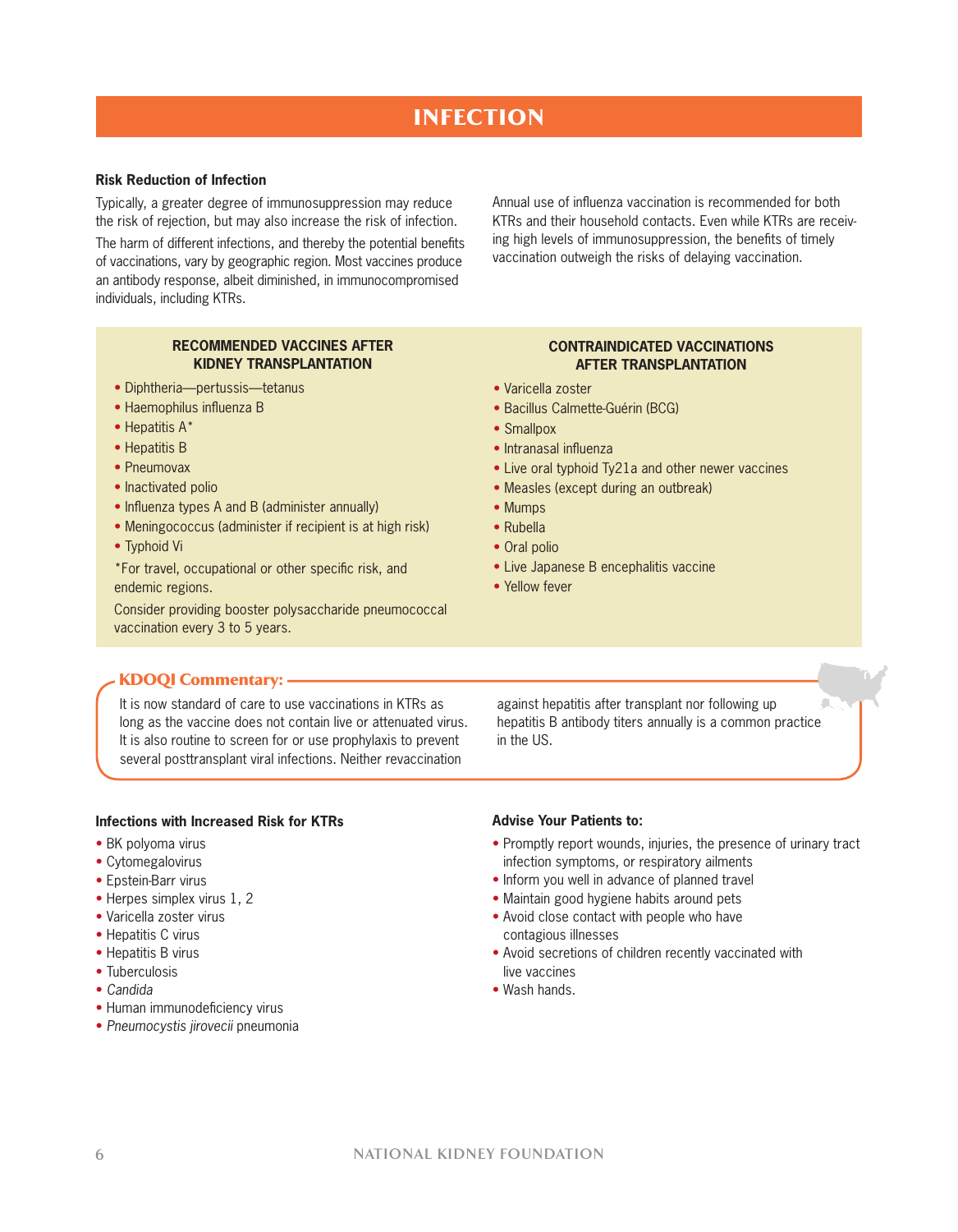# **CARDIOVASCULAR DISEASE**

#### **CVD Risk Factor Management**

The incidence of CVD is high after kidney transplantation. KTRs should be considered to be at the highest risk for CVD and managed accordingly.

The annual rate of fatal or nonfatal CVD events in KTRs is 3.5- 5.0%, 50-fold higher than in the general population.

Most of the traditional CVD risk factors in the general population, including cigarette smoking, diabetes, hypertension and dyslipidemias, are also risk factors for CVD in KTRs.

Consider managing CVD in KTRs as intensively as with the general population, with appropriate diagnostic tests and treatments. [R 17.1 (not graded)]

Suggest using aspirin (65-100 mg/day) in all patients with atherosclerotic CVD, unless there are contraindications. [17.2 (2B)]

Offer treatment to all patients who use tobacco. [16.3.2 (not graded)]

It is recommended that patients should be strongly encouraged to follow a healthy lifestyle, with exercise, proper diet, and weight reduction as needed. [R 26 (1C)]

#### **Diabetes**

New-onset diabetes after transplantation (NODAT) is defined by the World Health Organization and American Diabetes Association as diabetes that develops for the first time after kidney transplantation.

The incidence of NODAT is highest in the first 3 months after transplantation. The cumulative incidence of NODAT by the end of the first year has generally been found to be 10-30% in adults receiving cyclosporine or tacrolimus plus corticosteroids.

If NODAT develops, consider targeting  $HbA_{1c}$  7.0-7.5%, and avoid targeting HbA<sub>1c</sub> ≤6.0%, especially if hypoglycemic reactions are common. [R 15.2.2 (not graded)]

#### **Dyslipidemias**

In the general population, there is strong evidence that reducing LDL-cholesterol decreases the risk for CVD events.

In KTRs, the prevalence of dyslipidemia is high enough to warrant screening and intervention.

In KTRs, there is little reason to believe that reducing LDL-C would not be safe and effective in reducing CVD events.

In adults, consider targeting LDL <100mg/dL and non-HDL <130 mg/dL. [R 16.2.2.3]

In KTRs, there is moderate evidence that dyslipidemias contribute to CVD and that treatment of increased LDL-C with a statin may reduce CVD events, if appropriate dose modification of statins is made for patients treated with CNIs. Agents implicated in causing dyslipidemias include corticosteroids, CsA, and mTORi.

#### **Hypertension**

In KTRs, blood pressure is a risk factor for CVD and chronic allograft injury.

Recommend measuring blood pressure at each clinic visit. [R 16.1.1 (1C)]

Suggest maintaining blood pressure at <130/80 mm Hg if ≥18 years of age. [R 16.1.2 (2C)]

To treat hypertension, use any class of antihypertensive agent and monitor closely for adverse effects and drug-drug interactions. [R 16.1.3 (not graded)].

#### KDOQI Commentary: -

CVD risk reduction strategies should include regular screening for new-onset diabetes (using ADA-based definitions) in the posttransplant period in previously nondiabetic patients, good glycemic regulation for diabetic patients according to current ADA guidelines, and lipid management and blood

pressure control according to KDOQI recommendations. In addition, promotion of a healthy lifestyle through weight control, exercise, and smoking cessation should be a central part of posttransplant counseling and care.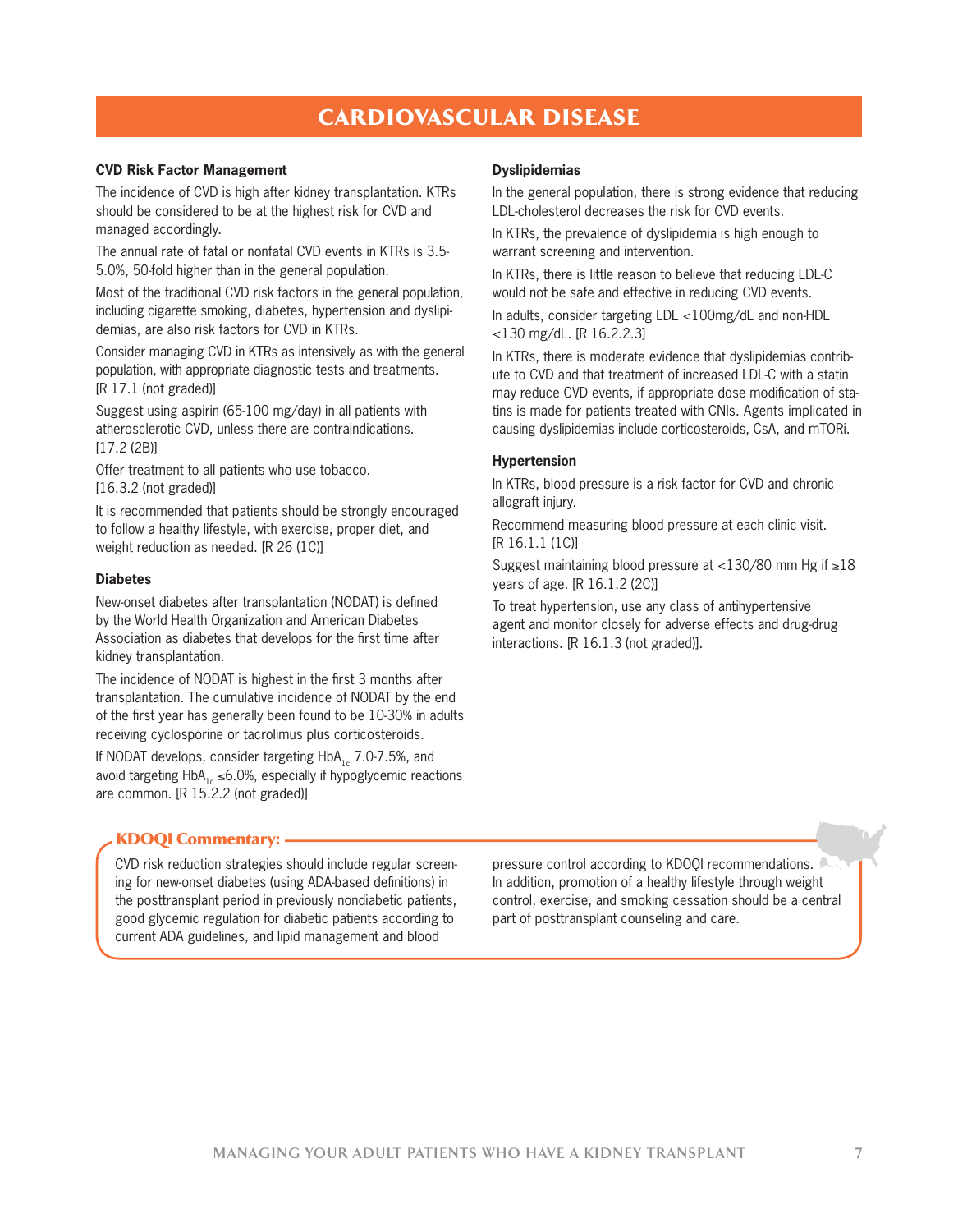### cancer afTer TransplanTaTiOn

KTRs from around the world are at greater risk of developing cancer, compared to the general population. This is especially true for cancers associated with viral infections (e.g., EBVassociated lymphomas). Others are rare, but occur at a substantially higher rate in KTRs (e.g., Kaposi's sarcoma). There are also cancers that may cause stage 5 CKD, and are therefore seen more commonly in KTRs (e.g., myeloma and renal cell carcinoma).

It is suggested that a qualified health professional, with experience in diagnosing skin cancer, perform annual skin and lip examination on KTRs, except possibly for KTRs with dark skin pigmentation. [R 18.4 (2D)]

Screen for the following cancers as per local guidelines for the general population [R 19.2 (not graded)]:

- Women: cervical, breast and colon cancer
- Men: prostate and colon cancer.

|                                    | <b>Common Cancers</b>                       | <b>Common cancers in Transplant</b><br><b>Population (estimated)</b>                                                             | <b>Rare Cancers</b>                                                  |
|------------------------------------|---------------------------------------------|----------------------------------------------------------------------------------------------------------------------------------|----------------------------------------------------------------------|
| High SIR<br>(>5)                   | Kaposi's sarcoma                            | Kaposi's sarcoma<br>Vaginal<br>Non-Hodgkin lymphoma<br>Kidney<br>Non-melanoma skin<br>Lip<br>Thyroid<br>Penis<br>Small intestine | Eye                                                                  |
| Moderate SIR<br>$(>1-5, p < 0.05)$ | Lung<br>Colon<br>Cervix<br>Stomach<br>Liver | Oro-nasopharynx<br>Esophagus<br>Bladder<br>Leukemia                                                                              | Melanoma<br>Larynx<br>Multiple myeloma<br>Anus<br>Hodgkin's lymphoma |
| No increased<br>risk shown         | <b>Breast</b><br>Prostate<br>Rectum         |                                                                                                                                  | Ovary<br><b>Uterus</b><br>Pancreas<br><b>Brain</b><br><b>Testis</b>  |

#### **CANCERS CATEGORIZED BY SIR FOR KIDNEY TRANSPLANT PATIENTS AND CANCER INCIDENCE**

SIR, Standardized incidence ratio. The ratio of the observed to the expected new cases of cancer. [Adapted from Table 29.]

### **KDOQI Commentary: -**

There is increased evidence to suggest that specialty dermatology clinics for organ transplant recipients improve outcome measures, including compliance with photoprotection and increased awareness of skin cancer.

The resources required for these specialty clinics make implementation difficult for community nephrology groups that do not have direct access to a transplant center.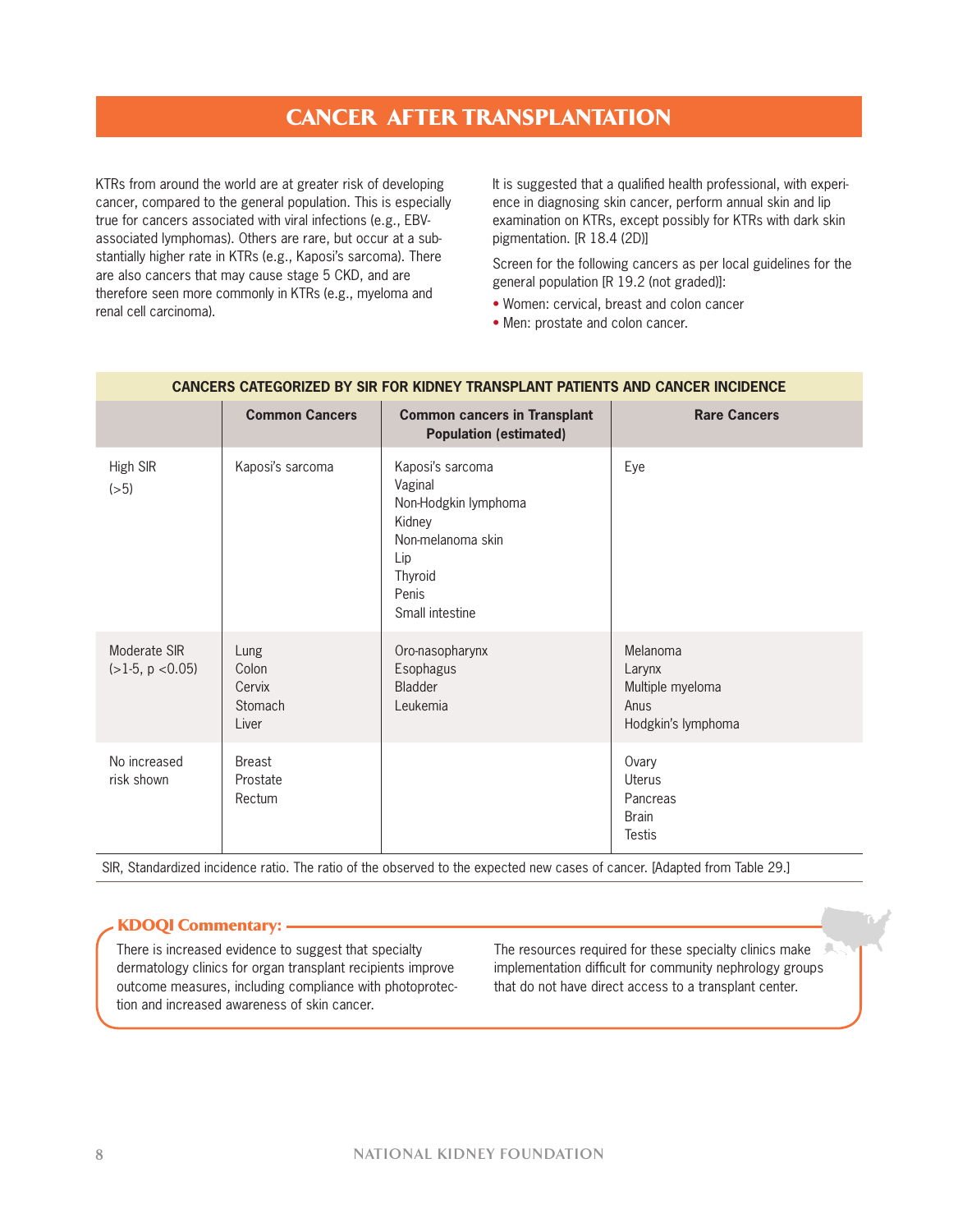# Overview Of OTher cOMplicaTiOns in KTrs

| Transplant<br>bone disease       | • The risk of fractures following kidney transplantation is high.<br>. Bone disease is multifactorial, and most KTRs have preexisting CKD-MBD.<br>• Treatment with calcitriol, alfacalcidiol, or vitamin D has been suggested to improve BMD in KTRs.<br>. Base the frequency of monitoring serum calcium, phosphorus, and PTH on the presence and<br>magnitude of abnormalities, and the rate of progression of CKD. [R 21.2 (not graded)]                                                                                                                                                                                                                                                                                                                                          |
|----------------------------------|--------------------------------------------------------------------------------------------------------------------------------------------------------------------------------------------------------------------------------------------------------------------------------------------------------------------------------------------------------------------------------------------------------------------------------------------------------------------------------------------------------------------------------------------------------------------------------------------------------------------------------------------------------------------------------------------------------------------------------------------------------------------------------------|
| Hematological<br>complications   | . In KTRs, anemia is associated with morbidity and mortality, neutropenia with infection, and<br>thrombocytopenia with bleeding. In addition, these hematologic abnormalities may be an indication<br>of treatable, but potentially life-threatening, underlying disorders.<br>. In KTRs, monitoring and identifying the underlying cause and treatment will reduce the morbidity and<br>mortality of anemia, neutropenia, and thrombocytopenia.<br>. Assess and treat anemia by removing underlying causes whenever possible and using standard<br>measures applicable to CKD. [R 22.2 (not graded)]                                                                                                                                                                                |
| Hyperuricemia and gout           | • Hyperuricemia is very common in KTRs. It increases the incidence of gout and other complications in<br>KTRs, and it may be associated with loss of kidney function and CVD.<br>• Suggest treating hyperuricemia in KTRs when there are complications, such as gout, tophi, or uric<br>acid stones. [R 23.1 (2D)]<br>. Suggest colchicine for treating acute gout, with appropriate dose reduction for reduced kidney<br>function and concomitant CNI use. IR 23.1.1 (2D)]<br>• Recommend avoiding allopurinol in patients receiving azathioprine. [R 23.1.2 (1B)]<br>• Suggest avoiding NSAIDs and COX-2 inhibitors whenever possible. [R 23.1.3 (2D)]                                                                                                                             |
| Mental health                    | • Depression and anxiety are more common in KTRs than in the general population.<br>. Depression and anxiety may be associated with medication nonadherence, sleep disorders, and other<br>adverse effects that make the diagnosis and treatment of depression and anxiety important.<br>. Include direct questioning about depression and anxiety as part of routine follow-up care after kidney<br>transplantation. [R 27 (not graded)]                                                                                                                                                                                                                                                                                                                                            |
| Sexual function<br>and fertility | • Sexual dysfunction is common in male and female KTRs, and many patients will not spontaneously<br>report it.<br>• Evaluate adults for sexual dysfunction after kidney transplantation. [R 25.1.1 (not graded)]<br>• Include discussion of sexual activity, and counseling about contraception and safe sex practices in<br>follow-up of adult KTRs. [R 25.1.2 (not graded)]<br>. Refer pregnant patients to an obstetrician with expertise in managing high-risk pregnancies.<br>[R 25.2.6 (not graded)]<br>. Recommend that MMF and enteric-coated mycophenolate sodium (EC-MPS) be discontinued or<br>replaced with azathioprine before pregnancy is attempted. [R 25.2.2 (1A)]<br>• Suggest that mTORi be discontinued or replaced before pregnancy is attempted. [25.2.3 (2D)] |

### KDOQI Commentary:  $\longrightarrow$

Metabolic complications are common posttransplant and attention to the prevention and treatment of these issues, many resulting from side effects of IS drugs, constitute a

large part of posttransplant care. Mental health and lifestyle are important areas that require more attention in the medical care of KTRs.

 $\mathcal{L}_{\mathcal{A}}$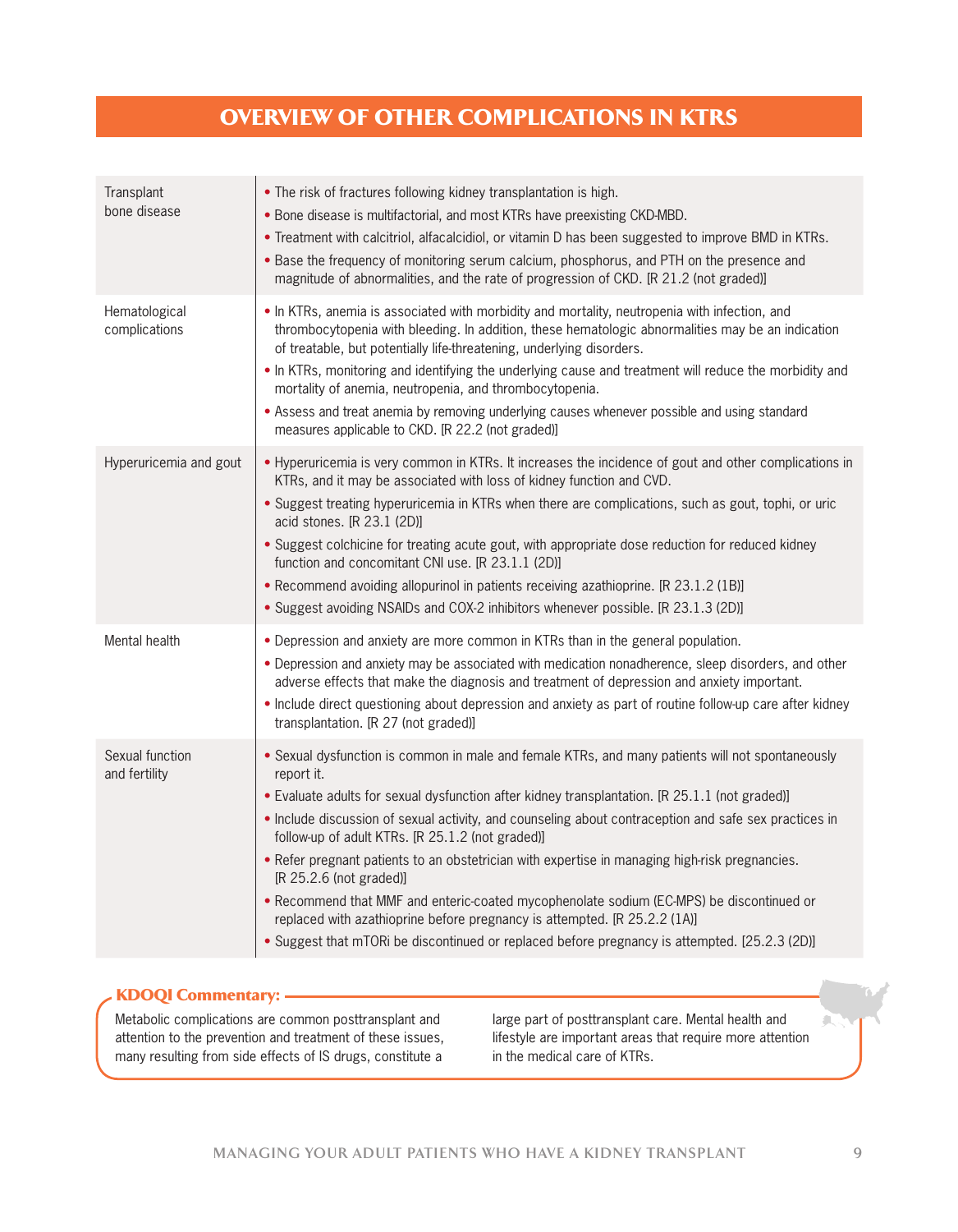### **KDOQI Disclaimer**

#### **Section I: Use of the Clinical Practice Guideline**

This Commentary on the Clinical Practice Guideline document is based upon the best information available at the time of publication. It is designed to provide information and assist decision making. It is not intended to define a standard of care, and should not be construed as one, nor should it be interpreted as prescribing an exclusive course of management.

Variations in practice will inevitably and appropriately occur when clinicians take into account the needs of individual patients, available resources, and limitations unique to an institution or type of practice. Every healthcare professional making use of these recommendations is responsible for evaluating the appropriateness of applying them in the setting of any particular clinical situation. The recommendations for research contained within this document are general and do not imply a specific protocol.

#### **Section II: Disclosure**

The National Kidney Foundation Disease Outcomes Quality Initiative (NKF-KDOQI®) makes every effort to avoid any actual or reasonably perceived conflicts of interest that may arise as a result of an outside relationship or a personal, professional, or business interest of a member of the Work Group.

All members of the Work Group are required to complete, sign, and submit a disclosure and attestation form showing all such relationships that might be perceived or actual conflicts of interest. This document is updated annually and information is adjusted accordingly. All reported information is published in its entirety at the end of this document in the Work Group members' Biographic and Disclosure Information section, and is on file at the National Kidney Foundation (NKF).

| <b>Grade for Strength</b><br>of Recommendation | <b>Strength</b>                           | <b>Wording</b> | <b>Grade for</b><br><b>Quality of</b><br><b>Evidence</b>                                         | <b>Quality of Evidence</b>                                                                                                                          |
|------------------------------------------------|-------------------------------------------|----------------|--------------------------------------------------------------------------------------------------|-----------------------------------------------------------------------------------------------------------------------------------------------------|
| Level 1<br>Strong<br>Level 2<br>Weak           | "We recommendshould"<br>"We suggestmight" | Α              | High: We are confident that the true effect lies close to that of<br>the estimate of the effect. |                                                                                                                                                     |
|                                                |                                           |                | B                                                                                                | Moderate: The true effect is likely to be close to the estimate<br>of the effect, but there is a possibility that it is substantially<br>different. |
|                                                |                                           |                | C                                                                                                | Low: The true effect may be substantially different from the<br>estimate of the effect.                                                             |
|                                                |                                           |                | D                                                                                                | Very low: The estimate of effect is very uncertain, and often will<br>be far from the truth.                                                        |

Note: Ungraded statements are used in areas where guidance was based on common sense and/or the question was not specific enough to undertake a systematic evidence review.

On all panels of this resource, R stands for recommendation.

#### **References:**

Abbud-Filho M, Adams P, Alberu J, et al. A report of the Lisbon Conference on the care of the kidney transplant recipient. *Transplantation*. 2007;(Suppl 8)83:1-22.

KDOQI US commentary on the 2009 KDIGO clinical practice guideline for the care of kidney transplant recipients. *Am J Kidney Dis*. 2010;56:189-218.

Kidney Disease: Improving Global Outcomes. Transplant Work Group. KDIGO clinical practice guideline for the care of kidney transplant recipients. *Am J Transplant*. 2009;9(Suppl 3):S1-S157.